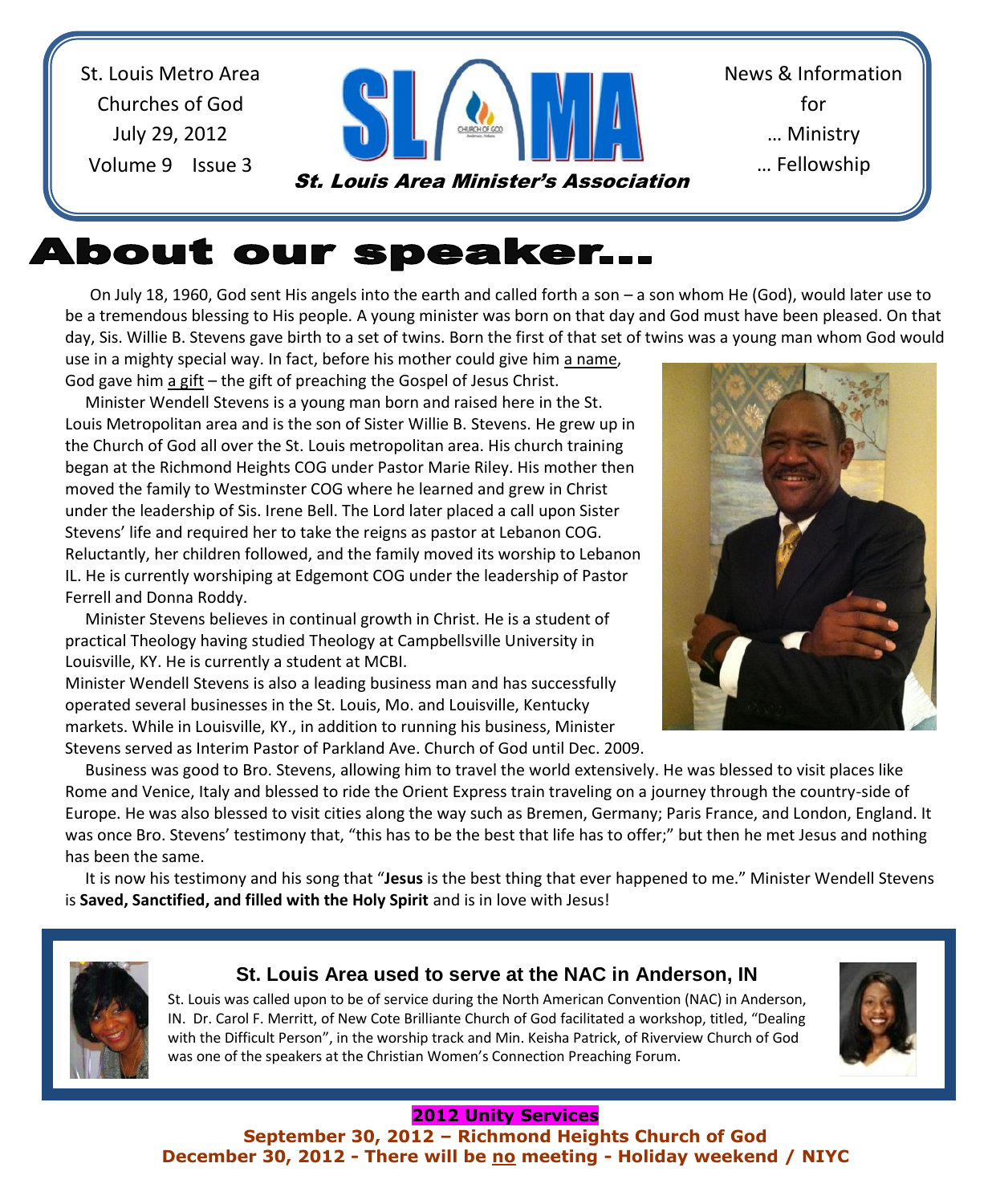

Meetings are held every fourth Monday of the month at 7:00pm at **Community Christ Fellowship Church of God** 121 Williams Blvd St. Louis, MO 63135

We're asking for all youth leaders or representatives from each church to participate in these meetings to assist in the planning and organizing of area youth events.

### **PASTOR'S PRAYER FELLOWSHIP.**

The Pastor's Prayer Fellowship meetings are typically held the first Tuesday of every month. The time (AM or PM) is at the discretion of the host pastor. The next Pastor's fellowship prayer meeting will be held on **Tuesday, August 14th, 2012** at **9:00am**

at the following location:

#### **Community Church of God**

12105 Old Halls Ferry Rd. Black Jack, MO 63033 314-355-6901

Host Pastor: Rev. Douglass Parham

**YOUTH EVENTS!!!** (Check with your Pastor or Youth Leader for Details) **August 17-18th** – Youth Lock-In at the Heights, \$25 donation **Sep - Oct** – Purity Sessions **Oct** – Judgment House, Hayride **Dec 27-30** – NIYC - New Orleans, LA

Visit MAYCOG on facebook



#### **UMBRELLA PRAYER MEETINGS**



The umbrella prayer group is a women's prayer circle that will greatly enhance your prayer life and spiritual growth. It is held every **third Saturday** at 8:00 am at the Richmond Heights COG, 7770 Dale Ave., Richmond Heights, MO 63117.

314-781-7994.

#### **Coordinators:**

| Sis. Sallie Hatter     | 618-271-2214 |
|------------------------|--------------|
| Rev. Willie Stevens    | 314-653-2542 |
| Sis. Janna Sue Stowers | 314-388-2464 |
| Min. Laura Young       | 314-383-6459 |

#### **CHURCH OF GOD UNITY PICNIC**



**WHEN:** August 25, 2012

 **TIME:** 9:00am – 4:00pm

 **WHERE:** Tiemeyer Park 3311 Asbhy Rd St. Ann, MO 63074

**Contact person:** Pastor Nelson 618-271-4775

Donations are being accepted and volunteers are always needed.

**Northern Missouri Camp Meeting** July 30 $^{\text{th}}$  – August 5 $^{\text{th}}$ , 2012 At Camp Pierce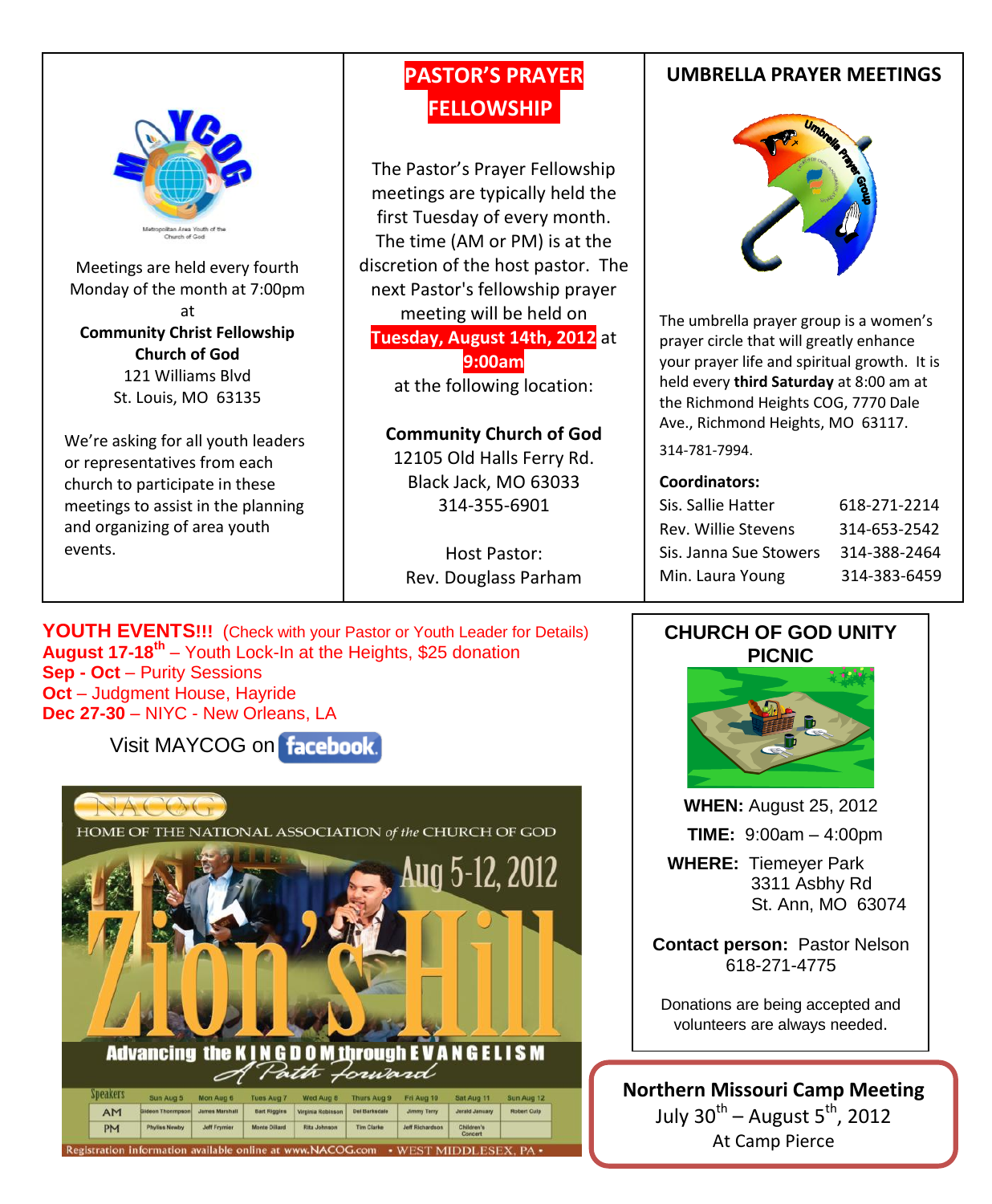The St. Louis Area Minister's Association (SLAMA) exists to strengthen the work of the Church of God in the St. Louis metropolitan area as we celebrate a rich heritage of unity. This is accomplished by planning for projects involving cooperative efforts of the churches in the area with the voluntary financial support of congregations and individuals. Contributions are important to fund the joint projects. With your contributions we are able to assist in funding events for the Metro Area Youth of the Church of God (MAYCOG), host an area picnic annually, provide workshops for the area ministers as well as provide an honorarium and travel expenses to guest speakers for these events as well as unity services.



We have provided a snapshot showing what has been received from the period of 2009-2012 and shown below is a summary of where it goes.

| 24%  | NATIONAL INSPIRATIONAL YOUTH CONVENTION    | 3,992.34  |           | $\blacksquare$ 1 |
|------|--------------------------------------------|-----------|-----------|------------------|
| 9%   | <b>SLAMA PICNIC</b>                        | 1,464.36  | 1%<br>6%  | $\blacksquare$ 2 |
| 4%   | <b>HOSPITALITY COMMITTEE</b>               | 600.00    | 7%        |                  |
| 20%  | METRO AREA YOUTH CHURCH OF GOD (MAYCOG)    | 3,418.04  |           | $\blacksquare$ 3 |
| 5%   | SLAMA SECRETARY / ADMINISTRATION           | 850.00    | 24%       |                  |
| 24%  | UNITY SERVICES - INCLUDING TRAVEL EXPENSES | 3,987.15  |           | $\blacksquare$ 4 |
| 8%   | <b>SLAMA NEWSLETTER &amp; Printing</b>     | 1,309.33  | 24%<br>9% | $\blacksquare$ 5 |
| 6%   | THE SHRINE - SLAMA CONFERENCE              | 988.34    |           |                  |
| 1%   | <b>SLAMA WEB-SITE</b>                      | 125.80    | 20%<br>4% | ■ 6              |
|      |                                            |           | 5%        | $\Box$ 7         |
| 100% |                                            | 16,735.36 |           |                  |
|      |                                            |           |           | <b>B</b> 8       |

We thank you for your contributions and pray for continued support moving forward.